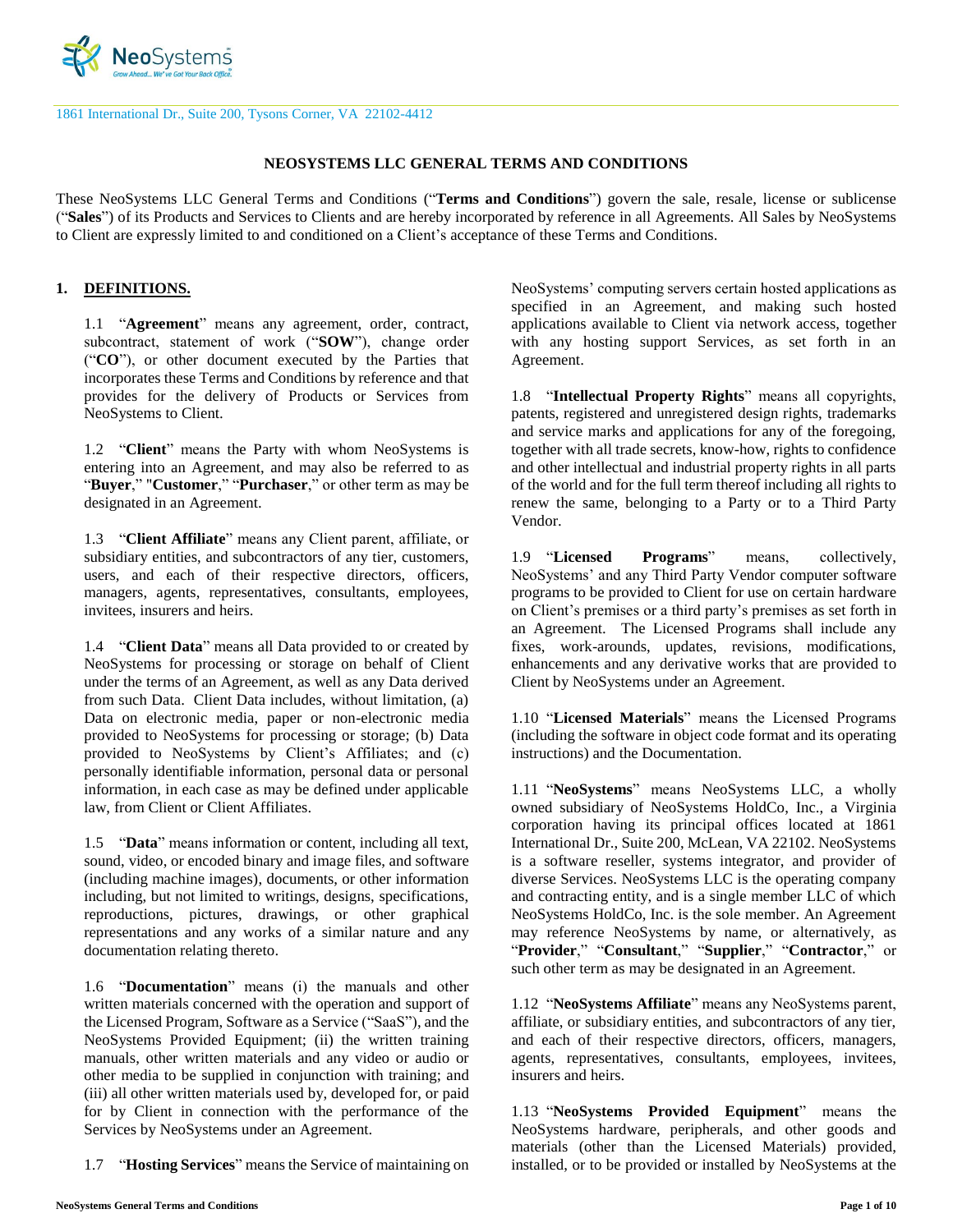Client's premises or third party premises as set forth in an Agreement, for the purposes of enabling the Client to use the Services as specified in an Agreement.

1.14 "**NeoSystems Tools**" means any of NeoSystems' proprietary information and know-how used at any time by NeoSystems in the conduct of business, including without limitation, technical information, designs, templates, software modules, processes, methodologies, systems used to create computer programs or software, procedures, code books, computer programs, plans, or any other similar information including improvements, modifications or developments thereto.

1.15 "**Party**" (or collectively "**Parties"**) means NeoSystems and any Client as designated in an Agreement.

1.16 "**Product**" or "**Products**" means, collectively, the Licensed Materials and the NeoSystems Provided Equipment provided by NeoSystems to Client as designated in an Agreement.

1.17 "**Professional Services**" means services including, but not limited to, one or more of the following: technical support, consulting, education/training, customer support, managed services (which may include, without limitation, managed/outsourced accounting services, human capital services, cyber/ data security services, and/ or IT services), or other professional services to be provided by NeoSystems as designated in an Agreement.

1.18 "**Services**" means, collectively, the Professional Services, Hosting Services and services relating to the Products as set forth in an Agreement.

1.19 "**System**" means, collectively, the Licensed Programs and the NeoSystems Provided Equipment and NeoSystems network as the same operate together in the provision of the Services as set forth in an Agreement.

1.20 "**Third Party Vendors**" means all persons or entities who own the Intellectual Property Rights in the Licensed Programs or who have license rights in the Licensed Programs or any part or parts thereof and which license rights are superior to the license rights of NeoSystems and/or the Client.

# **2. INVOICING AND PAYMENT.**

2.1 **Invoicing.** NeoSystems will tender invoices to Client's designated point of contact as specified in an Agreement as follows:

2.1.1 **Professional Services**. NeoSystems will tender invoices for Fees and Expenses (as defined below) for all Professional Services billed on a time and materials basis, on a monthly basis in arrears.

2.1.2 **Hosting Services**. NeoSystems will tender invoices for Hosting Services upon commencement of such Hosting Services and thereafter monthly in advance.

2.1.3 **Licensed Programs.** NeoSystems will tender invoices for Licensed Programs upon delivery of software to Client. NeoSystems will tender invoices for Licensed Program renewals approximately thirty (30) days prior to the renewal date.

2.2 **Reimbursable Expenses.** Client will reimburse NeoSystems for reimbursable expenses ("**Expenses**") set forth in an invoice as may be specified in an Agreement.

2.3 **Payment.** The Client agrees to pay NeoSystems fees for the Products and Services ("**Fees**") at the rates set forth in an Agreement. Client agrees to pay all NeoSystems' undisputed charges within thirty (30) days after NeoSystems invoices Client as set forth in Section 2.1, above. Interest on money due under an invoice will accrue at a monthly rate of 1.50% on undisputed amounts outstanding greater than 30 calendar days. If Client in good faith disputes any charges in an invoice, whether in whole or in part, then Client will provide written notice to NeoSystems of the disputed amount adequately supported by a bona fide explanation and documentation within five (5) business days after the tender of such invoice to Client ("**Payment Dispute Notice**"), and will pay all amounts for which a dispute has not been documented in accordance with this Section 2.3. If Client fails to provide such Payment Dispute Notice within such five day period, Client agrees that it has accepted the Products or Services associated with such invoice. For a Payment Dispute Notice to be valid, it must specify in detail the extent to which and the reasons why Client disputes the invoice. The Parties will resolve all invoice disputes in accordance with Section 12 (Dispute Resolution). Upon resolution of the dispute, Client will pay all previously unpaid disputed amounts in accordance with such resolution within fifteen (15) calendar days. Time is of the essence with respect to Client's obligations under this Section 2.3.

2.4 **Taxes.** Amounts due under an Agreement are payable to NeoSystems without deduction and are net of any tax, tariff, duty, or assessment imposed by any government authority (national, state, provincial, or local), including without limitation any sales, use, excise, ad valorem, property, withholding, or value added tax withheld at the source. If applicable law requires withholding or deduction of such taxes or duties, Client shall separately pay NeoSystems the withheld or deducted amount. NeoSystems will charge Client sales tax as a separate line item on the invoice, as applicable. If Client claims to be exempt from sales or use taxes, Client will provide NeoSystems with the appropriate certificate upon execution of the applicable Agreement.

# **3. DEFAULT**

3.1 **Default.** Client shall be deemed to be in default ("**Default**") of an Agreement in the event that (a) Client fails to function as a going concern; (b) a receiver, trustee, or other custodian for Client or its assets is appointed, applied for, or consented to; (c) Client becomes insolvent or unable to pay its debts as they mature in the ordinary course; (d) Client makes an assignment for the benefit of creditors; (e) Client is liquidated or dissolved; (f) any proceedings are commenced by or against Client under any bankruptcy, insolvency, or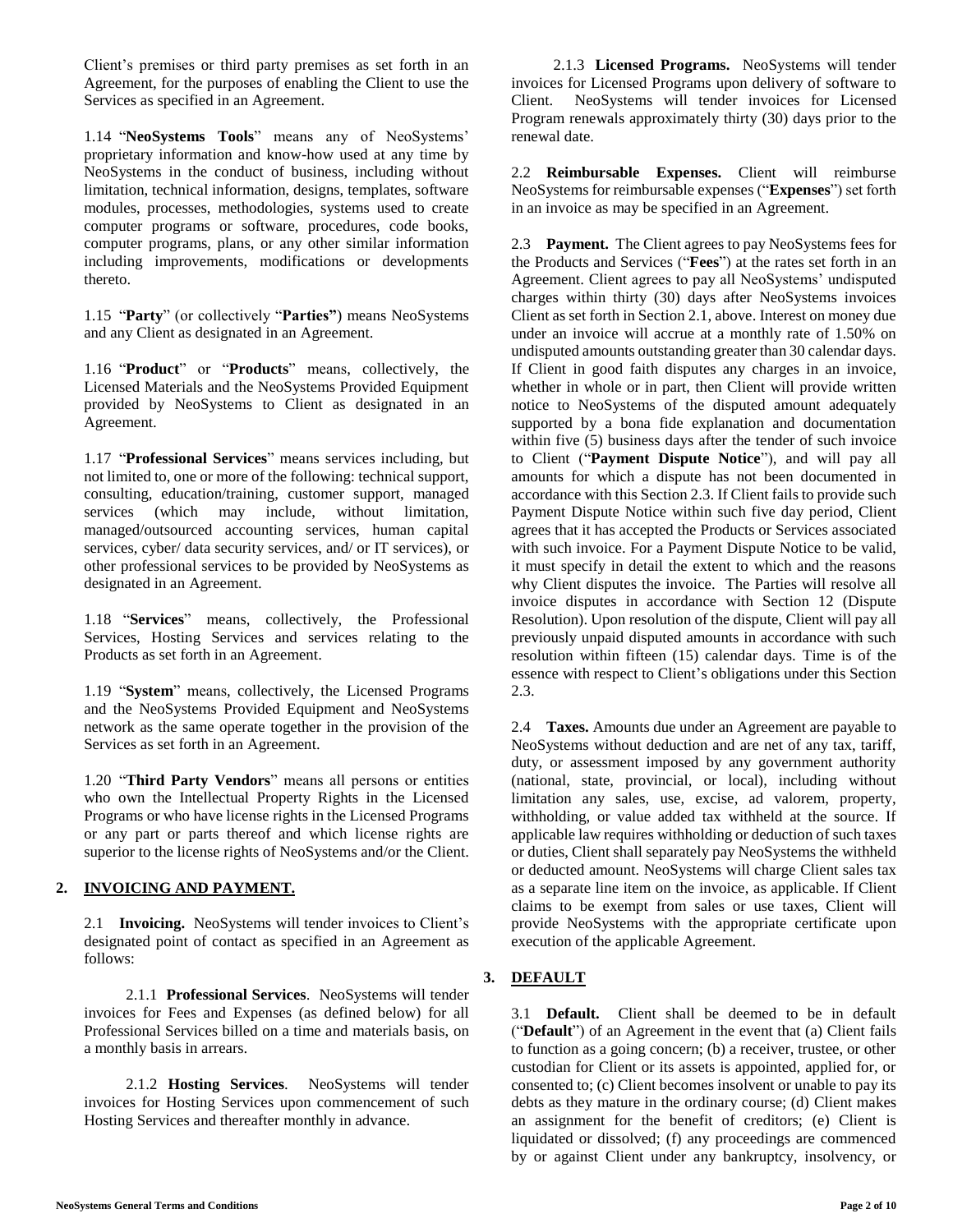debtor's relief law and not dismissed within 60 days; (g) Client fails to observe and perform a material term of an Agreement and such failure continues for a period of thirty (30) days after receipt of written notice from NeoSystems; or (h) Client fails to make any payment of Fees or Expenses required hereunder when due, and such failure continues for a period of ten (10) days. In the event of Client's Default hereunder, NeoSystems may (i) suspend performance and/or terminate the applicable Agreement; and/or (ii) pursue any equitable or legal remedies NeoSystems may have under an Agreement.

# **4. WARRANTIES.**

## 4.1 **NeoSystems Warranties**.

4.1.1 **Services.** NeoSystems will perform the Services in material conformance with the terms of an applicable Agreement during the term thereof. NeoSystems further warrants that NeoSystems' employees assigned to perform the Services are qualified to perform their assigned tasks. Client's sole and exclusive remedy for breach of this warranty will be, at NeoSystems' sole option (a) re-performance of the nonconforming Services materially as described in the Agreement; or (b) a pro rata refund of Fees previously paid to NeoSystems for the nonconforming Services.

4.1.2 **Products.** Except as otherwise provided herein, NeoSystems warrants that the Products will perform in material conformance with the technical specifications set forth in the applicable Agreement upon delivery to Client. Client's sole and exclusive remedy for breach of this warranty is (a) if the creator, owner or licensor is not NeoSystems, to receive reasonable assistance from NeoSystems to seek redress directly from the creator or owner of such Product; or (b) if the creator, owner or licensor is NeoSystems, at NeoSystems' sole option, the repair or replacement of the nonconforming Product, or the refund of its purchase price. NeoSystems does not warrant that the Products will perform without error or that they will run without material interruption.

4.1.3 **Exclusions.** NeoSystems provides no warranty regarding, and will have no responsibility for, any claim arising out of (i) a modification of the Products or Services made by anyone other than NeoSystems; (ii) use of the Products or Services in combination with any operating system, hardware, or software not authorized in the applicable Agreement; (iii) damage to the Products or Services by Client, including without limitation through misapplication, misuse, abuse, accident, neglect, or mishandling; (iv) the performance of the Products or Services after the expiration or earlier termination of the applicable Agreement; or (v) the acts or omissions of Client. Client may not bring a claim under an Agreement more than eighteen (18) months after the cause of action arises. No warranties under this Section 4.1 shall extend to any third party.

4.1.4 **Third Party Components.** NeoSystems shall, at Client's sole cost and expense, (a) use reasonable efforts to pass through to Client any warranty right it receives from a Third Party Vendor with respect to any Licensed Materials owned or licensed by Third Party Vendor ("**Third Party**  **Components**") to the extent NeoSystems has the right or reasonable ability to do so; and (b) reasonably cooperate with Client in enforcing such rights. NEOSYSTEMS PROVIDES NO WARRANTIES, EXPRESS OR IMPLIED, WITH REGARD TO THIRD PARTY COMPONENTS, AND NEOSYSTEMS WILL NOT BE LIABLE FOR ANY FAILURE OF ANY THIRD PARTY COMPONENT TO FUNCTION AS EXPECTED.

4.1.5 **Software Options.** If Client purchases a software option in which Client is responsible for acquiring the license, and NeoSystems agrees to install the third-party software for Client, Client is solely responsible for obtaining a valid license from the Third Party Vendor. If NeoSystems purchases any third-party software on Client's behalf, Client agrees to sign any required third-party license agreements prior to delivery or installation of the third-party software. If NeoSystems installs third-party software at Client's request and acceptance of license terms is effected electronically, Client authorizes NeoSystems to accept the third-party license terms on Client's behalf.

# 4.2 **Client Warranties.**

4.2.1 **Client Data**. Client warrants that any Client Data will not (a) infringe or violate a copyright, trademark, trade secret, privacy, confidentiality or contractual right; (b) be illegal, unlawful, fraudulent, harmful, pornographic, defamatory, of a harassing nature, or invasive of personal privacy or private rights; (c) create a risk of harm or any other loss or damage to any person or property; (d) violate the CAN-Spam Act of 2003 or any other law or restriction on electronic advertising; (e) constitute or contribute to a crime or a tort; (f) contain any Data that Client does not have a right to upload into the System; (g) constitute information governed by the Health Insurance Portability and Accountability Act of 1996 ("HIPAA"), unless Client has a signed Business Associate Agreement (as defined by HIPAA) with NeoSystems; (h) otherwise be prohibited as specified in the Agreement; or (i) classified information as defined in 50 U.S. Code § 834.

4.2.2 **Data Management and Security.** As between NeoSystems and Client, Client shall at all times remain the sole and exclusive owner of Client Data, and NeoSystems' use and possession thereof is solely on Client's behalf. NeoSystems' may access and use Client Data only as necessary to provide the Services and Products, perform or enforce contractual obligations, comply with applicable law, as necessary to monitor and improve the Services, and for statistical, analytical or aggregate non-personally identifiable use. Client is solely responsible for ensuring the Product or Service and its security is appropriate for Client's Data and Client's intended use. Client is responsible for taking and maintaining appropriate steps to protect the confidentiality, integrity, and security of Data under its control, including without limitation, to the extent non inconsistent with the Service being provided, removing personal identifiers and encrypting Client Data before it is uploaded into the System. Except as expressly set forth in an Agreement, Client is responsible for providing any notices to its users of the Products and Services, and obtaining any legally required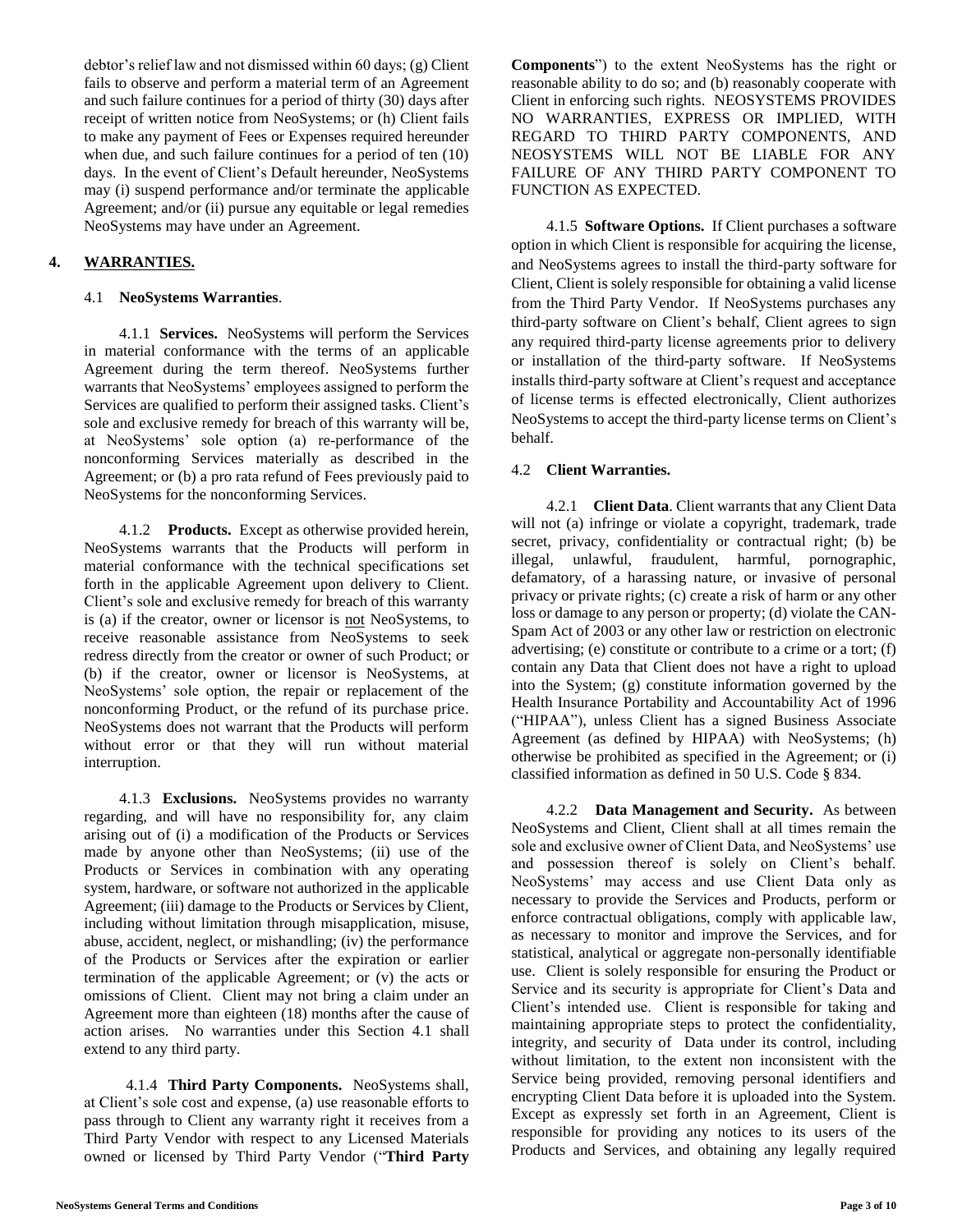consents therefrom. Client represents and warrants to NeoSystems that it has the right under applicable law (including without limitation providing all required notices, obtaining all necessary consents and complying with applicable contractual obligations) to disclose or provide access to Client Data to NeoSystems and to authorize NeoSystems to use, retain or otherwise process Client Data for purposes of complying with its obligations and providing the Services and Products under this Agreement. Client agrees to obtain and maintain in effect cyber liability insurance at all times during the term of this Agreement in accordance with the requirements of Section 9.2, below. Notwithstanding anything to the contrary contained herein, except as otherwise required by law, any statutory or regulatory notice of breach obligation which may arise with respect Client Data shall be Client's sole and exclusive responsibility and obligation at Client's sole cost and expense. NeoSystems undergoes annual SOC 1 and SOC 2 audits and is subject to federal statutory and regulatory requirements related to is data security practices. NeoSystems shall notify Client of any data security breach resulting in unauthorized access to the Client Data within seventy-two (72) hours after becoming aware of such breach. NeoSystems shall not be responsible for retaining any Client Data more than thirty (30) days after termination of the Service. Client Data may be deleted after thirty (30) days following the date of Service termination. Except as expressly set forth in an Agreement, NeoSystems will not restore, provide on any storage media, or send out any Data pertaining to a terminated Service. It is Client's responsibility to arrange for migration of Client Data prior to the expiration of the thirty (30) day period following termination of Service.

4.2.3 **Risk of Exposure.** NeoSystems uses commercially reasonable practices to maintain security and privacy of Client Data. Some service offerings may include compliance with specific security standards and regulations as set forth specifically in an Agreement (collectively, the "Data Security Standards"). Notwithstanding the foregoing, Client recognizes and agrees that hosting Data online involves risks of unauthorized disclosure or exposure, and that in accessing and using the System, Client assumes such risks. Client understands and agrees that NeoSystems makes no security guaranty beyond the requirements of the Data Security Standards for the applicable Services to be provided as set forth in an Agreement. Notwithstanding anything to the contrary herein, NeoSystems does not guarantee and expressly disclaims security and compliance with Data Security Standards with respect to non-vendor supported hardware and software (e.g. end of life) ("EOL Products"), and Client hereby expressly assumes all responsibility for the use of EOL Products and any and all liability arising therefrom.

4.2.4 **Data Accuracy**. NeoSystems will have no responsibility or liability for the accuracy of Client Data.

4.2.5 **EU Data.** If Client engages in the "processing" of "personal data" (as such terms are defined in the EU General Data Protection Regulation 2016/679 ("GDPR")) from the European Union, then Client will (a) inform NeoSystems in writing of Client's intended use of the Products or Services for processing personal data from the EU; (b) comply with all requirements of the GDPR and all implementing rules, associated policies, and directives; (c) execute, as between Client and NeoSystems, a data processing agreement in compliance with the GDPR (on NeoSystems' standard form), whereby Client is the data controller and NeoSystems is the data processor or whereby Client is the data processor and NeoSystems is the sub-processor (as said terms are defined in the GDPR); (d) adhere to the GDPR, including the designation of Client's data protection officer and execution by Client of data processing agreements with data controllers and Client's own sub-processors; and (e) ensure that Client is fully transparent about the nature and purpose of its processing of personal data.

4.2.6 **Personal Information under the California Consumer Privacy Act.** For purposes of this Agreement, NeoSystems is a "service provider" as defined under the California Consumer Privacy Act of 2018, Cal. Civil Code § 1798.100 et seq., as amended, and any regulations promulgated thereunder (the "CCPA"). NeoSystems shall not: (a) sell personal information, or (b) retain, use or disclose any personal information for any purpose other than for the specific purpose of providing the Services and Products to Client pursuant to this Agreement, or as otherwise permitted by the CCPA. NeoSystems certifies that it understands and will comply with its obligations under the CCPA. In addition to the term "service provider," the terms "personal information" and "sell" in this Section shall have the same meanings as set forth in the CCPA.

4.3 **Mutual Warranties.** Each Party warrants to the other that (i) it has the full corporate right, power and authority to enter into, execute and perform its obligations under this Agreement; (ii) the performance of its duties and obligations hereunder do not and will not violate any agreement or other legal obligation by which it is bound; and (iii) it has complied with its duties to all applicable governing authorities. Each Party acknowledges and agrees that it will be solely responsible for complying with all laws, regulations and rules applicable to its performance under an Agreement.

4.4 **Disclaimer. EXCEPT FOR THE EXPRESS WARRANTIES SPECIFIED IN SECTION 4.1, ABOVE, TO THE EXTENT PERMITTED BY LAW, NEOSYSTEMS MAKES NO OTHER REPRESENTATION OR WARRANTY, EXPRESS OR IMPLIED, REGARDING ITS DELIVERY OR PROVISION OF THE PRODUCTS OR SERVICES, AND NEOSYSTEMS HEREBY EXPRESSLY DISCLAIMS ANY AND ALL WARRANTIES OF ANY KIND, EXPRESS OR IMPLIED, INCLUDING WITHOUT LIMITATION IMPLIED WARRANTIES OF MERCHANTABILITY, FITNESS FOR A PARTICULAR PURPOSE, TITLE, NON-INFRINGEMENT, NON-INTERFERENCE OF ENJOYMENT, ACCURACY OF ANY INFORMATIONAL CONTENT COMPILED, PROCESSES, PROVIDED OR TRANSMITTED, SYSTEM INTEGRATION, CONFORMITY TO ANY REPRESENTATION OR DESCRIPTION, QUALITY, OR ANY OTHER IMPLIED WARRANTY ARISING FROM STATUTE, COURSE OF DEALING, COURSE OF PERFORMANCE, OR USAGE OF TRADE. THE**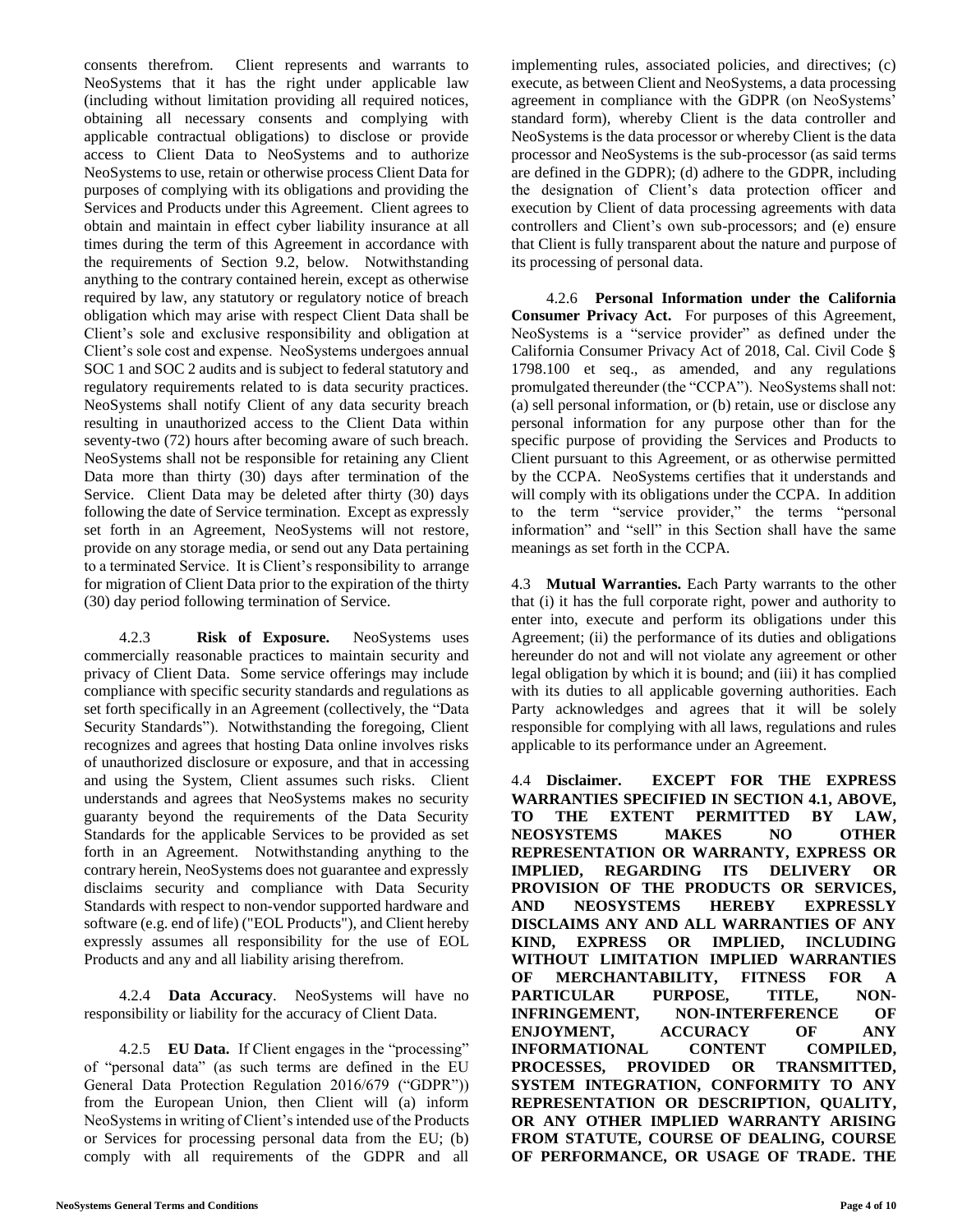**PRODUCTS AND SERVICES PROVIDED UNDER THIS AGREEMENT ARE PROVIDED "AS IS" WITH ALL FAULTS, AND THE ENTIRE RISK AS TO SATISFACTORY QUALITY, PERFORMANCE, ACCURACY AND EFFORT IS WITH THE USER OF SUCH PRODUCTS OR SERVICES. WITHOUT LIMITING THE GENERALITY OF THE FOREGOING NEOSYSTEMS DOES NOT REPRESENT OR WARRANT THAT THE PRODUCTS OR SERVICES WILL (A) PERFORM WITHOUT INTERRUPTION OR ERROR; (B) BE SECURED FROM HACKING OR OTHER UNAUTHORIZED INTRUSION OR THAT CLIENT DATA WILL REMAIN PRIVATE OR SECURE; (C) BE FREE OF VIRUSES; (D) ENSURE OR MAINTAIN THE ACCURACY OR INTEGRITY OF CLIENT DATA; (E) MEET CLIENT'S BUSINESS REQUIREMENTS OR OPERATE WITH CLIENT'S EXISTING HARDWARE, SOFTWARE, OR SYSTEMS; OR (F) NOT CONTAIN ANY DEFECTS THAT AN EXAMINATION SHOULD HAVE REASONABLY REVEALED.** 

# **5. CONFIDENTIALITY.**

5.1 **Confidential Information.** "**Confidential Information**" refers to the following items one Party to an Agreement ("**Discloser**") discloses to another Party ("**Recipient**"): (a) any document Discloser marks "Confidential"; (b) any information Discloser orally designates as "Confidential" at the time of disclosure, provided Discloser confirms such designation in writing within three (3) business days; (c) any pricing information, source code, or names of actual or potential customers disclosed by Discloser, whether or not marked as "Confidential"; (d) the terms of any Agreement between the Parties; and (e) any other nonpublic, sensitive information disclosed by Discloser. Notwithstanding the foregoing, Confidential Information does not include information that (i) is in Recipient's possession at the time of disclosure; (ii) is independently developed by Recipient without use of or reference to Confidential Information; (iii) becomes known publicly, before or after disclosure, other than as a result of Recipient's improper action or inaction; or (iv) is approved for release in writing by Discloser. Confidential Information is provided "as is" and without warranty, express or implied, of any kind.

5.2 **Restrictions on Use.** Recipient shall not use Confidential Information for any purpose other than to facilitate the transactions contemplated by an Agreement (the "**Purpose**"). Recipient (a) shall not disclose Confidential Information to any employee or contractor of Recipient unless such person needs access in order to facilitate the Purpose and executes a nondisclosure agreement with Recipient with terms no less restrictive than those of this Section 5.2; and (b) shall not disclose Confidential Information to any other third party without Discloser's prior written consent. Without limiting the generality of the foregoing, Recipient shall protect Discloser's Confidential Information with the same degree of care it uses to protect its own Confidential Information of similar nature and importance, but with no less than reasonable care. Recipient shall promptly notify Discloser of any misuse

or misappropriation of Confidential Information that comes to Recipient's attention. Notwithstanding the foregoing, Recipient may disclose Confidential Information as required by applicable law or by proper legal or governmental authority. Recipient shall give Discloser prompt notice of any such legal or governmental demand and reasonably cooperate with Discloser in any effort to seek a protective order or otherwise contest such required disclosure, at Discloser's expense.

5.3 **Injunction.** Recipient agrees that breach of this Section 5 would cause Discloser irreparable injury, for which monetary damages would not provide adequate compensation, and that in addition to any other remedy, Discloser will be entitled to injunctive relief against such breach or threatened breach, without proving actual damage or posting a bond or other security.

5.4 **Termination and Return.** The obligations of Section 5.2 above will survive the termination of this Agreement for a period of five (5) years; provided, however, that such obligations related to Confidential Information constituting Discloser's trade secrets will continue so long as such information remains subject to trade secret protection pursuant to applicable law. Upon termination of this Agreement, Recipient shall return all copies of Confidential Information to Discloser or certify, in writing, the destruction thereof.

5.5 **Exception & Immunity**. Pursuant to the Defend Trade Secrets Act of 2016, 18 USC Section 1833(b), Recipient is on notice and acknowledges that, notwithstanding the foregoing or any other provision of this Agreement:

5.5.1 **Immunity**. An individual shall not be held criminally or civilly liable under any federal or state trade secret law for the disclosure of a trade secret that (a) is made (i) in confidence to a federal, state, or local government official, either directly or indirectly, or to an attorney; and (ii) solely for the purpose of reporting or investigating a suspected violation of law; or (b) is made in a complaint or other document filed in a lawsuit or other proceeding, if such filing is made under seal.

5.5.2 **Use of Trade Secret Information in Anti-Retaliation Lawsuit.** An individual who files a lawsuit for retaliation by an employer for reporting a suspected violation of law may disclose the trade secret to the attorney of the individual and use the trade secret information in the court proceeding, if the individual (a) files any document containing the trade secret under seal; and (b) does not disclose the trade secret, except pursuant to court order.

5.6 **Retention of Rights.** This Agreement does not transfer ownership of Confidential Information or grant a license thereto. Except to the extent another section of this Agreement specifically provides to the contrary, Discloser will retain all right, title, and interest in and to all Confidential Information.

5.7 **Feedback**. Nothing in this Agreement or in the Parties' dealings arising out of or related to this Agreement will restrict NeoSystems' right to use, profit from, disclose, publish, keep secret, or otherwise exploit Feedback (as defined below),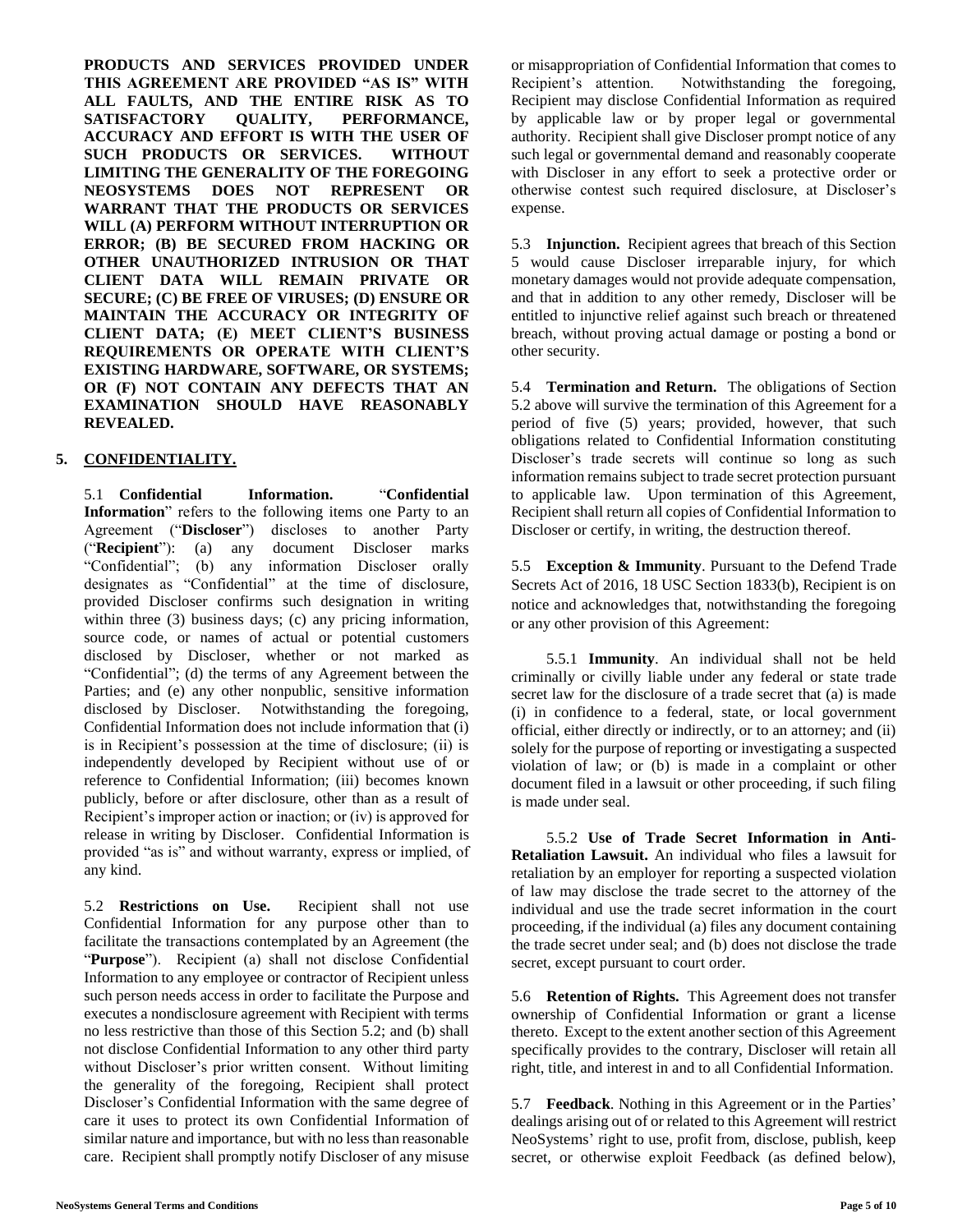without compensating or crediting Client or the individual providing such Feedback, except to the limited extent that Section 5 (Confidentiality) governs Feedback that constitutes Client's Confidential Information. Notwithstanding the provisions of Section 5 (Confidentiality), Client may not designate Feedback as its Confidential Information to the extent that such Feedback relates to NeoSystems or its Products or Services. ("Feedback" refers to any suggestion or idea for improving or otherwise modifying any of NeoSystems' Products or Services.)

5.8 **Monitoring.** NeoSystems may monitor and collect configuration, performance, and usage data relating to Client's use of the Products and Services (a) to facilitate delivery of the Products and Services; and (b) improve delivery of the Products and Services. Client shall not interfere with such monitoring.

# **6. INTELLECTUAL PROPERTY.**

6.1 **Acknowledgement of Ownership.** Client acknowledges that, except with respect to Third Party Components not owned by or licensed to NeoSystems, all applicable Intellectual Property Rights in the Products and Services, and any modifications or enhancements thereto made by NeoSystems, whether or not made at Client's request, are and shall belong to and remain the property of NeoSystems.

6.2 **No Work for Hire.** No modifications or changes made to the Products or Services by NeoSystems pursuant to Client's request shall be considered as constituting, producing, or resulting in a "work for hire" under the copyright laws of the United States. NeoSystems shall for all purposes be deemed the author and originator of all Products and Services directly resulting from any work performed by NeoSystems pursuant to an Agreement.

6.3 **License.** During the term of an Agreement, subject to payment of Fees and Expenses by Client as provided therein, NeoSystems grants, and Client accepts, a limited, personal, non-exclusive, non-transferable, non-assignable, revocable object code license without the right to sublicense, to use the Licensed Materials and NeoSystems Tools owned or licensed by NeoSystems pursuant to the terms of an Agreement and subject to the terms of any license agreement between NeoSystems and any Third Party Vendor; provided, however, that Client may not (a) disclose or make available to third parties any portion of such NeoSystems Tools or Licensed Materials without NeoSystems' advance written permission; (b) copy or duplicate such NeoSystems Tools or Licensed Materials; (c) reverse engineer, decompile, disassemble, or recompile such NeoSystems Tools or Licensed Materials; or (d) modify or make derivative works of such NeoSystems Tools or Licensed Materials. "Use" as used in this Section 6.3 shall mean the ability to run, execute and display the Licensed Programs for internal business purposes only in object code form, only in the United States, and only on the hardware on which it is installed for the sole purpose of enabling Client to receive the Services. Client acknowledges that the NeoSystems Tools and Licensed Materials are copyrighted, that title to such NeoSystems Tools and Licensed

Materials remains with NeoSystems or its suppliers, and that the content and design of such NeoSystems Tools and Licensed Materials are valuable trade secrets. Any license granted hereunder may be terminated by NeoSystems in the event of Client's breach of the terms of the license or an Agreement, including without limitation any Default under Section 3.1. Upon termination of an Agreement, the licenses granted in this Section 6.3 will terminate, Client shall cease all use of the NeoSystems Tools and Licensed Materials, and each Party shall promptly return to the other Party any property belonging to such other Party.

6.4 **IP Rights to the System.** During the term of an Agreement, Client may access and use the System pursuant to an Agreement. Notwithstanding anything to the contrary herein, NeoSystems retains all right, title, and interest in and to the System, including without limitation all software used to provide the System, all graphics and user interfaces reproduced through the System, and any and all Intellectual Property Rights therein. An Agreement does not grant Client any Intellectual Property Rights or license in or to the System or any of its components. Client recognizes that the System and its components are protected by copyright and other laws.

6.5 **License of Server Content.** Client agrees to and hereby grants to NeoSystems a limited, nonexclusive, royalty-free, license to use, store, transmit, copy, display, process, delete, retain, and modify Client Data (a) as necessary to provide the Services to Client under this Agreement; (b) to perform or enforce contractual obligations; (c) to comply with applicable law; (d) as necessary to monitor and improve the Services; and (e) for statistical, analytical and other aggregate nonpersonally identifiable use, alone and/or together with other Data.

6.6 **Publicity.** Client agrees that NeoSystems may publicly disclose that NeoSystems is or has provided Services or Products to Client and may use Client's name and logo to identify Client as a customer of NeoSystems in promotional materials, including without limitation press releases.

- **7. INDEPENDENT CONTRACTORS.** The Parties are each independent contractors. A Party will not be considered to be an employee, partner, or joint venturer of or with the other Party within the meaning or application of any federal, state, or local laws or regulations including, but not limited to, laws or regulations covering unemployment insurance, workmen's compensation, industrial accident, labor, or taxes. NeoSystems and Client are now and will remain during the term of any Agreement separate and independent entities. As such, neither Party has the power or right to bind or obligate the other Party, and will not hold itself out as having such authority.
- **8. NON-SOLICITATION.** To the extent permitted by law, the Parties will not, without the prior written consent of the other Party, hire nor solicit for employment, directly or indirectly, employees, subcontractors, or independent contractors of the other involved in the performance of the Party's obligations under an Agreement for a period of one (1) year following the termination or completion of the applicable Agreement. If a Party breaches this Section 8, the breaching Party agrees to pay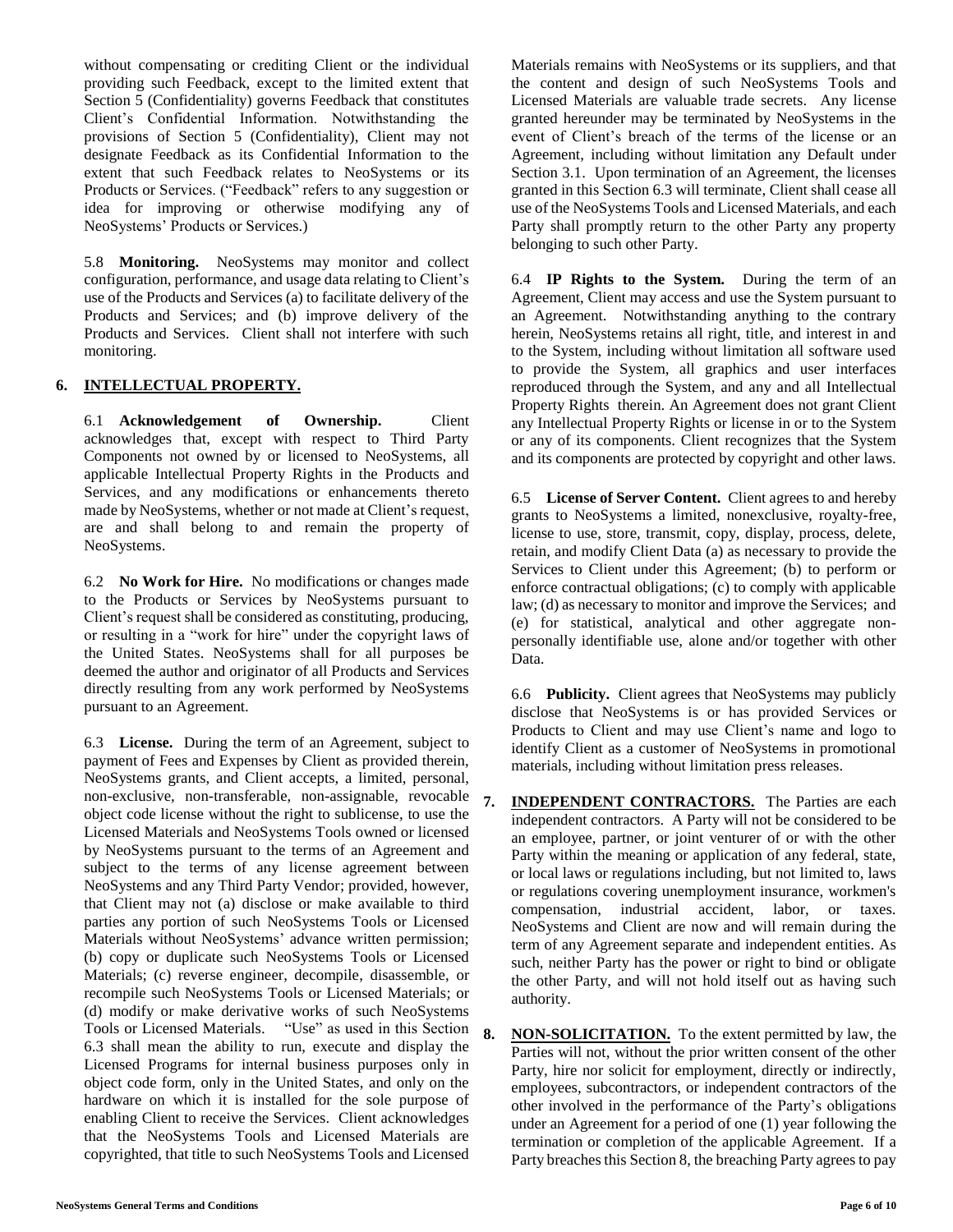the aggrieved Party an amount equal to one (1) times the first year total compensation of said employee, and the aggrieved Party may seek equitable or injunctive relief as well as damages in a court of competent jurisdiction. The aggrieved Party shall be entitled to collect from the other Party all costs incurred in connection with such dispute, including attorneys' fees.

# **9. INSURANCE.**

9.1 **NeoSystems Insurance.** NeoSystems will maintain the insurance listed below during the term of an Agreement. NeoSystems will furnish Client with certificates of insurance upon Client's written request.

9.1.1 Worker's Compensation Insurance: Statutory Workers Compensation in accordance with all country, state, local, or other applicable jurisdictional requirements of the location in which work is to be performed.

9.1.2 Commercial General Liability Insurance: \$1,000,000 each occurrence; \$2,000,000 general aggregate (including bodily injury, property damage, personal injury, advertising injury, products and completed operations, and contractual liability).

9.1.3 Business Automobile Liability Insurance: \$1,000,000 per occurrence (Owned and Non-owned).

9.1.4 Excess or Umbrella liability insurance: \$5,000,000 each occurrence; \$5,000,000 general aggregate. Limit applies in excess of Employers' Liability, Commercial General Liability, and Business Automobile Liability policies.

9.1.5 Professional Liability, Errors and Omissions Insurance, and Cyber Liability Insurance: \$2,000,000 per occurrence and in the aggregate.

9.1.6 Property Insurance: covering the full replacement value (less wear and tear and applicable depreciation) of any property specified in an Agreement to be placed in NeoSystems' care, custody and/or control to the extent and during such time that NeoSystems maintains such care, custody, and/or control.

9.2 **Client Insurance.** Client will maintain the insurance listed below during the term of an Agreement. Client will furnish NeoSystems with certificates of insurance upon **11. INDEMNIFICATION.** NeoSystems' written request.

9.2.1 Cyber Liability Insurance: \$2,000,000 per occurrence and in the aggregate.

9.2.2 Such insurance as may be required to meet Client's indemnity obligations in Section 11.2 hereof.

#### **10. LIMITATION OF LIABILITY.**

10.1 **Limitation on Indirect Damages. TO THE MAXIMUM EXTENT PERMITTED BY LAW, IN NO EVENT SHALL EITHER PARTY BE LIABLE FOR ANY LOST PROFITS OR BUSINESS**  **OPPORTUNITIES, LOSS OF USE OF THE PRODUCT OR SERVICES, OR LOSS OR INACCURACY OF DATA FOR ANY REASON INCLUDING POWER OUTAGES, SYSTEM FAILURES, OR OTHER INTERRUPTIONS (SUBJECT TO THE OBLIGATIONS UNDER AN APPLICABLE SLA), LOSS OF REVENUE, LOSS OF GOODWILL, BUSINESS INTERRUPTION, OR FOR ANY INCIDENTAL, CONSEQUENTIAL, INDIRECT, SPECIAL, EXEMPLARY, OR PUNITIVE DAMAGES UNDER ANY THEORY OF LIABILITY, WHETHER BASED IN CONTRACT, TORT, NEGLIGENCE, PRODUCT LIABILITY, OR OTHERWISE. THIS LIMITATION OF LIABILITY APPLIES REGARDLESS OF WHETHER A PARTY KNEW OR SHOULD HAVE KNOWN OF THE POSSIBILITY OF SUCH DAMAGES AND REGARDLESS OF WHETHER ANY REMEDY FAILS OF ITS ESSENTIAL PURPOSE.**

10.2 **Limitation on Direct Damages. IN NO EVENT WILL NEOSYSTEMS' AGGREGATE LIABILITY FOR ANY AND ALL CLAIMS UNDER THE AGREEMENT EXCEED THE TOTAL FEES PAID TO NEOSYSTEMS UNDER THE AGREEMENT GIVING RISE TO THE CLAIM IN THE IMMEDIATELY PRECEDING 12 MONTH PERIOD PRIOR TO THE EVENT GIVING RISE TO THE CLAIM. THE LIMITATION OF LIABILITY UNDER THIS SECTION 10.2 IS CUMULATIVE AND NOT PER INCIDENT.** 

10.3 **Scope and Exclusions.** For the avoidance of doubt, NeoSystems' liability limits and other rights set forth in this Section 10 apply likewise to NeoSystems Affiliates. The liabilities limited in this Section 10 shall not apply to (a) Fees payable under an Agreement; (b) claims for which either party is insured; (c) Infringement Claims; (d) Third Party Claims; (e) liquidated damages; (f) attorneys' fees and costs; (g) breach of government restricted rights; or (h) claims arising from a breach of Section 5 (Confidentiality). **NEOSYSTEMS' LIABILITY ARISING OUT OF OR RELATED TO SECTION 11.1 (INDEMNIFICATION BY NEOSYSTEMS) WILL NOT EXCEED TWO TIMES THE TOTAL FEES PAID TO NEOSYSTEMS UNDER THE AGREEMENT GIVING RISE TO THE CLAIM IN THE IMMEDIATELY PRECEDING 12 MONTH PERIOD PRIOR TO THE EVENT GIVING RISE TO THE CLAIM.**

11.1 **Indemnification by NeoSystems.** Subject to the remainder of this Section 11.1, NeoSystems will defend or settle any third party claim of infringement of Intellectual Property Rights enforceable in the United States resulting from Client's use of NeoSystems' Products or Services under an Agreement during the term of the applicable Agreement ("**Infringement Claim**"), and indemnify Client from the resulting costs and damages finally awarded against Client to a third party by a court of competent jurisdiction or government agency, or agreed to by NeoSystems in a written settlement, provided that Client (a) provides NeoSystems with prompt notice of any Infringement Claim; (b) allows NeoSystems, at its option, sole control of the defense and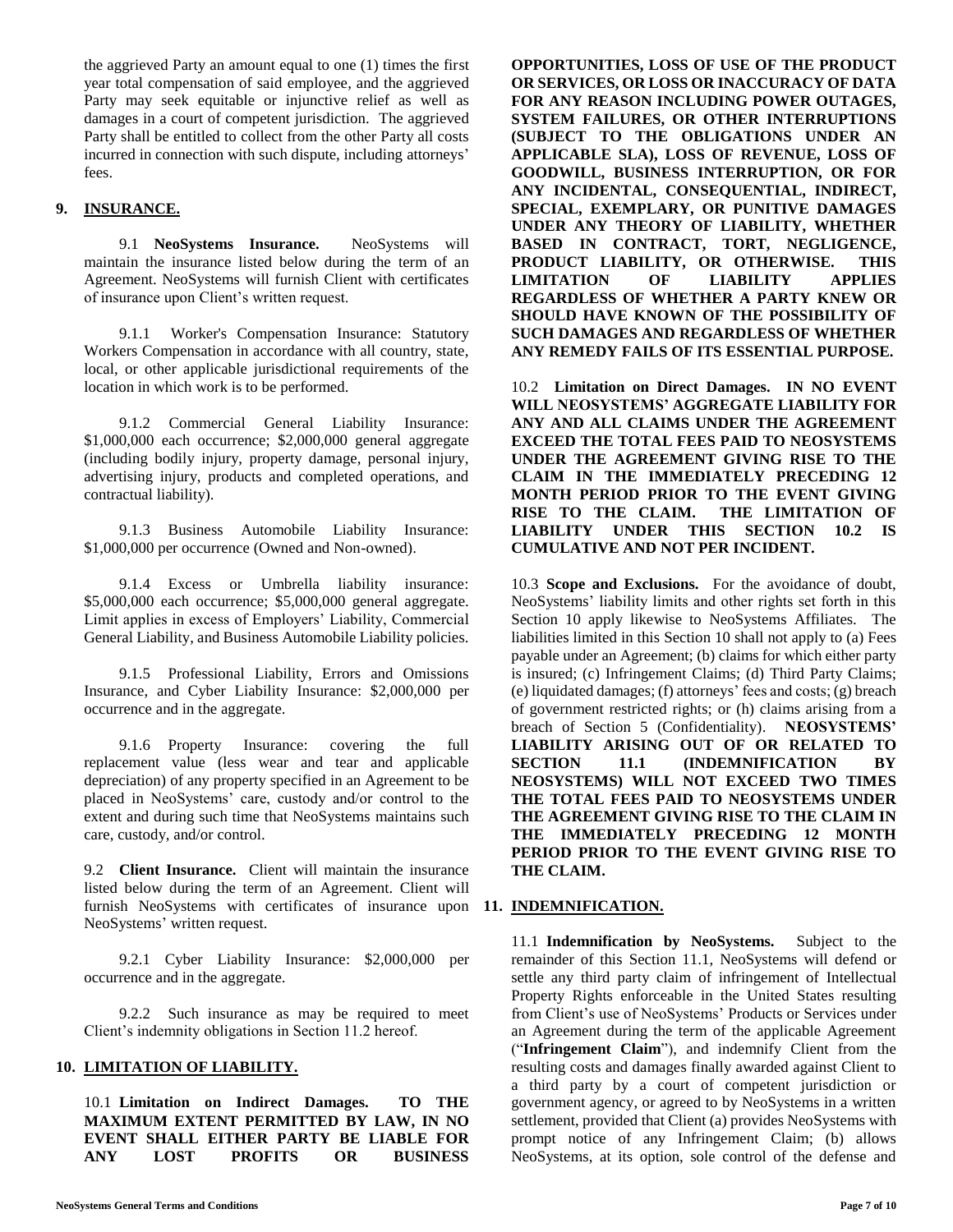Section 11.1 will be excused to the extent Client's failure to provide prompt notice or to reasonably cooperate prejudices the defense. NeoSystems will not, without Client's written consent, which shall not be unreasonably withheld, conditioned, or delayed, enter into any settlement of any Infringement Claim that obligates Client to admit any wrongdoing or liability or subjects it to any ongoing affirmative obligations. 11.1.1 **NeoSystems Obligations.** If a Product or Service becomes or in NeoSystems' opinion is likely to become the subject of an Infringement Claim, NeoSystems will, at its option and expense (a) secure the rights necessary

for Client to continue using the Product or Service; or (b) replace or modify the Product or Service to make it noninfringing without materially reducing its functionality as set forth in an Agreement; or (c) terminate an Agreement and refund any prepaid Fees on a pro rata basis.

settlement of the Infringement Claim; and (c) reasonably cooperates in response to NeoSystems' requests for assistance with regard to the Infringement Claim. Neosystems' obligations set forth in the preceding sentence include retention and payment of attorneys and payment of court costs, as well as settlement at NeoSystems' expense and payment of judgments. Neosystems' indemnity obligation set forth in this

11.1.2 **Exclusions.** NeoSystems shall have no obligation under this Section 11 or otherwise with respect to any Infringement Claim based on (a) combination of the Products or Services with non-NeoSystems products or services or any Data, including Client Data and/or any third party Data; (b) use of the Products or Services for a purpose or in a manner not permitted by an Agreement; (c) any modification to the Products or Services made without NeoSystems' express written approval; (d) any claim that relates to open source software or freeware technology or any derivative or other adaptation thereof that is not embedded by NeoSystems into the Products or Services; (e) Client's failure to incorporate updates or upgrades, or Client's failure or refusal to approve NeoSystems' performance of the incorporation of such updates or upgrades, to the Products and Services that would have avoided the alleged infringement; (f) NeoSystems' modifications of the Products or Services in compliance with specifications provided by Client; (g) Client's use of Third Party Components; (h) any Products or Services provided on a no-charge basis; or (i) the acts or omissions of Client.

11.1.3 **Sole Remedy.** This Section 11.1 states Client's sole and exclusive remedy and NeoSystems' entire liability for any Infringement Claims.

11.2 **Indemnification by Client.** Client will defend and indemnify NeoSystems and any NeoSystems Affiliates against any third party claim, suit, or proceeding arising out of, related to, or alleging: (a) infringement or violation of any Intellectual Property Rights or privacy or confidentiality rights by written material, images, logos or other Client Data uploaded into the System; (b) exposure or disclosure of personally identifiable information or other private information (whether such Data belongs to Client, to one of Client's customers or users, or to other third parties), caused by an act or omission of Client; (c) that use of the System through Client's account harasses, defames, or defrauds a third party or violates the CAN-Spam Act of 2003 or any other law or restriction on electronic advertising; (d) alleged or actual misuse of, or failure to use the Products or Services, including without limitation claims by Client's users, subscribers, employees, or customers; (e) injury to or death of any individual, or any loss of or damage to real or tangible or intangible property, caused by the act or omission of Client or any of its agents, subcontractors, or employees; (f) Client's breach or misrepresentation with respect to Client Data; or (g) Client's breach of the EU General Data Protection Regulation 2016/679 ("GDPR") or other applicable law (collectively "Third Party Claims"), provided that NeoSystems (i) provides Client with prompt notice of any Third Party Claims; and (ii) reasonably cooperates in response to Client's requests for assistance with regard to Third Party Claims. Client's obligations set forth in the preceding sentence include retention and payment of attorneys and payment of court costs, as well as settlement at Client's expense and payment of judgments. Client's indemnity obligation set forth in this Section 11.2 will be excused to the extent NeoSystems' failure to provide prompt notice or to reasonably cooperate prejudices the defense. Client will not, without NeoSystems' written consent, which shall not be unreasonably withheld, conditioned, or delayed, enter into any settlement of any Third Party Claim that obligates NeoSystems to admit any wrongdoing or liability or subjects it to any ongoing affirmative obligations. Client agrees to obtain and maintain sufficient insurance to meet its indemnity obligations hereunder.

# **12. DISPUTE RESOLUTION.**

12.1 If a dispute arises between the Parties, the Party initiating such dispute will notify the other Party in writing ("**Dispute Notice**") and provide a reasonable level of detail as to the nature of the dispute, including any specific performance demanded by the Party making such claim. Following the tender of such notice, the Parties will work in good faith to resolve the dispute through successive escalation as follows:

12.1.1 **First escalation:** Upon receipt of the Dispute Notice, the Parties' respective account or project management representatives will communicate promptly and make diligent and sustained efforts to resolve the dispute within ten (10) calendar days.

12.1.2 **Second escalation:** If the Parties' respective account/project management representatives are unsuccessful in resolving the dispute, the Parties will promptly escalate the dispute to their respective senior management representatives (VP level or above), who will make diligent and sustained efforts to resolve the dispute within twenty (20) calendar days from the receipt of the Dispute Notice.

12.1.3 **Final escalation:** If the Parties' respective senior management representatives are unsuccessful in resolving the dispute, the Parties will promptly escalate the dispute to their respective C-level executive management. Each Party represents and warrants that its designated executive has full power and authority to legally bind their respective company. The Parties' respective executive designees will make diligent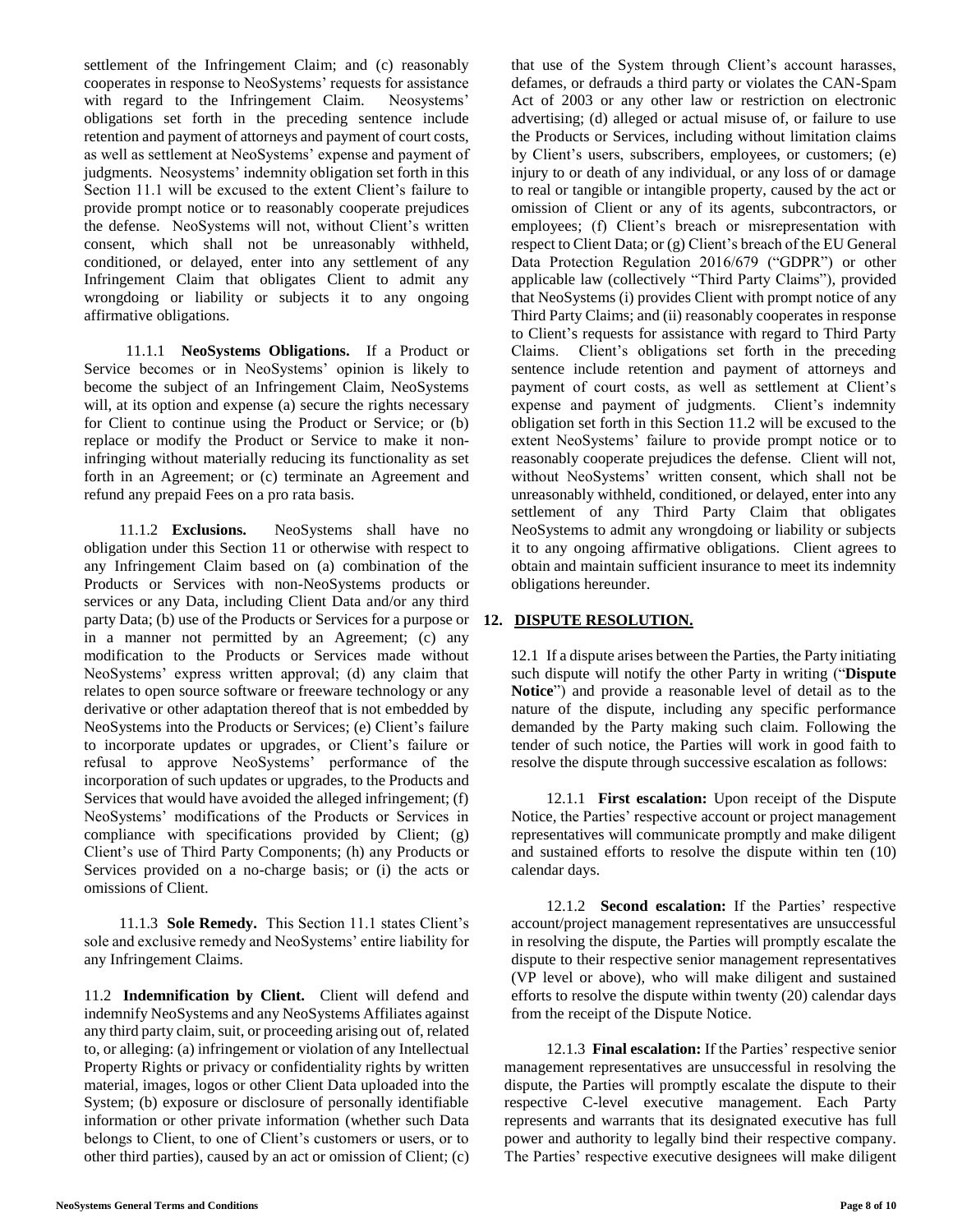and sustained efforts to resolve the dispute within thirty (30) calendar days from the receipt of the Dispute Notice.

12.2 All Dispute Notice discussions will occur and conclude within the thirty (30) calendar day escalation process from the date of receipt of the initial Dispute Notice. Notwithstanding anything to the contrary contained herein, for disputes relating to Client's failure to pay any Fees and Expenses under any Agreement that are not resolved within the thirty (30) calendar day period, NeoSystems may proceed to litigate such nonpayment disputes in a court of law in accordance with subsection 13.10 (Governing Law and Venue,) and shall be entitled to collect from Client all costs incurred in connection with such dispute, including attorneys' fees.

12.3 All other disputes arising under an Agreement will be settled by binding arbitration in Fairfax County, Virginia, or another location mutually agreeable to the Parties. The arbitration will be conducted on a confidential basis pursuant to the Commercial Arbitration Rules of the American Arbitration Association. Any decision or award as a result of such arbitration will be in writing and will provide an explanation for all conclusions of law and fact and will include the assessment of costs, expenses, and reasonable attorneys' fees. Any such arbitration will be conducted before an arbitrator experienced in the subject matter of an Agreement and will include a written record of the arbitration hearing. An award of arbitration may be confirmed in a court of competent jurisdiction. The prevailing Party shall be entitled to collect from the other Party all costs incurred in connection with such arbitrated dispute, including attorneys' fees.

# **13. ADDITIONAL TERMS AND CONDITIONS.**

13.1 **Amendment.** NeoSystems may amend these Terms and Conditions from time to time by posting an amended version thereof on the NeoSystems web site. Such amendment will become effective thirty (30) days after such publication. Client's continued use of the Products or Services after such thirty (30) day period will be deemed acceptance of such amended Terms and Conditions. It is Client's responsibility to check the NeoSystems web site periodically for modifications of these Terms and Conditions. Except as otherwise provided herein, an Agreement may not be modified except in a written agreement signed by authorized representatives of the Parties.

13.2 **Assignment.** Any Agreement entered into by the Parties will bind and inure to the benefit of each Party's permitted successors and assigns. Neither Party may assign an Agreement, in whole or in part, without the other Party's prior written consent; provided however that either Party may assign an Agreement to an acquirer of all or substantially all of its stock or assets. Any other attempt to assign an Agreement without such consent will be null and void. Notwithstanding the foregoing, Client expressly acknowledges that NeoSystems may engage contractors to contribute to or assist with NeoSystems' obligations under an Agreement, and Client expressly agrees that such engagement of contractors is permitted and will not constitute an assignment.

13.3 **Severability**. Should a provision of these Terms and Conditions or an Agreement be found unenforceable or invalid by a court of competent jurisdiction, the provision will be stricken and the remaining provisions will be construed to give as much effect as possible to the remaining valid or enforceable provisions.

13.4 **Waiver.** No failure or delay by either Party in exercising any right, power or remedy under these Terms and Conditions or an Agreement will operate as a waiver. No waiver will be effective unless it is in writing and signed by an officer of the waiving Party. No waiver of a breach of an Agreement will constitute a waiver of any other breach of an Agreement.

13.5 **Necessary Actions.** Each Party agrees to prepare, execute, and deliver to the other Party such other instruments, documents, and statements, and to take such other action as may be reasonably necessary to carry out the purposes of an Agreement.

13.6 **Counterparts.** Any Agreement may be executed in any number of separate counterparts, each of which will be deemed an original, but all such counterparts will constitute a single instrument.

13.7 **No Third Party Beneficiaries**. Except as otherwise expressly provided herein, nothing in these Terms and Conditions or any Agreement confers upon any person or entity, other than the Parties, any legal or equitable right, benefit, or remedy of any nature.

13.8 **Entire Agreement.** These Terms and Conditions together with any applicable Agreement constitutes the entire agreement between the Parties with respect to the subject matter hereof and thereof and supersedes all prior and contemporaneous agreements, understandings, negotiations, and discussions, whether oral or written, between the Parties with respect to such subject matter. Neither party has relied upon any such prior or contemporaneous communications. The parties expressly disclaim the right to claim the enforceability or effectiveness of any oral modifications to these Terms and Conditions or any Agreement, or any oral amendments thereto based solely on course of dealing, waiver, release, estoppel, or other similar legal theory. The terms of these Terms and Conditions shall supersede any conflicting or additional terms, including without limitation any and all Client-supplied terms that may be different from or additional to these Terms and Conditions, in any form, including without limitation the terms and conditions of any purchase order or other purchasing-related document or communication issued by Client relating to the Products or Services.

13.9 **Construction.** The Parties agree that the terms of any Agreement result from negotiations between them. No Agreement will be construed in favor of or against either party by reason of authorship.

13.10 **Governing Law and Venue.** These Terms and Conditions and any Agreement which incorporates these Terms and Conditions by reference will be governed solely by the laws of the Commonwealth of Virginia without reference to (a) any conflicts of law principle that would apply the